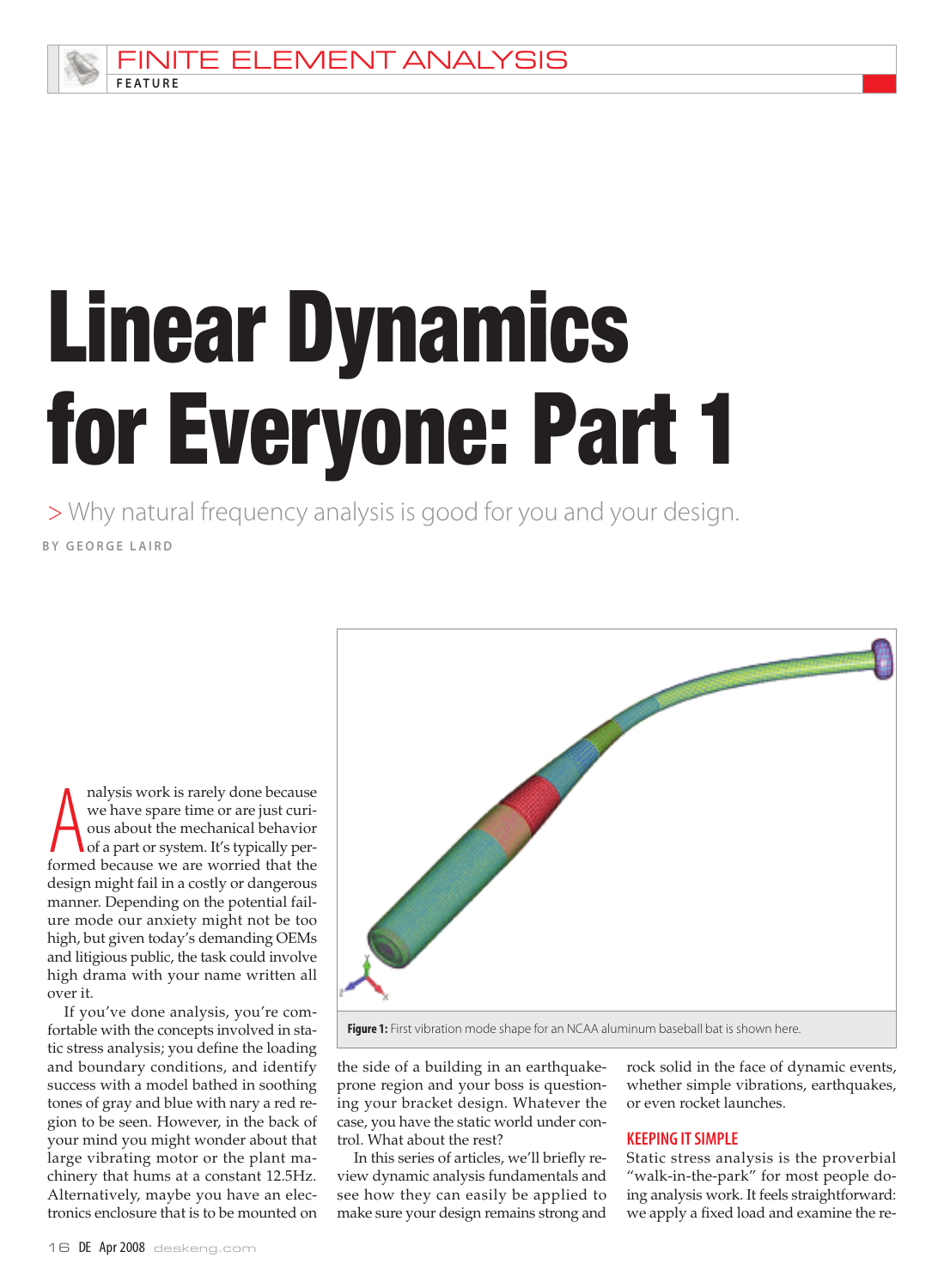

sulting static behavior (generally linear, given linear material behavior). We get back some nice clean stresses and deflections that hopefully match our intuition for how our design should behave. While there might be a few hiccups along the way, the end result usually appears logical to our mechanical minds.

The dynamic behavior of a structure can also be viewed in the same light if we just shift our perspective a bit and think in terms of how our structure should naturally deform during a dynamic event. Whenever a structure is hit or given some sort of time-varying load (transient or steady-state), it will respond to this load with a very characteristic behavior. If the load is not incredibly massive and the structure doesn't blow up or plastically deform as a result, then the dynamic response of your structure will most likely be linear. That is to say, if the load is removed and the structure is given a chance to calm down, then it will return to its undeformed state. This is the same concept to use in linear static stress analysis: when the load is removed the stress in the structure goes back to zero.

What exactly do we mean by characteristic dynamic behavior? All structures have natural or characteristic modes of vibration. The sound or note from a guitar string is all about its natural frequency of vibration. When a guitar string is plucked it will

vibrate at a certain note or tone. This note is at the string's characteristic frequency.

Another example is aluminum baseball bats. The best aluminum baseball bats are designed with characteristic vibrations that attempt to limit the sting that occurs when you hit a ball outside the sweet spot on the bat. Each frequency creates a physical deformation or shape, and the total dynamic response of the bat is a combination of all its characteristic mode shapes (*see Figures 1 and 2*).

In finite element analysis (FEA), these natural frequencies are called eigenvalues and their shapes are noted as eigenvectors or eigenmodes. This nomenclature is rooted in German and the word eigen denotes "characteristic" or "peculiar to" and came into common use with mid-19th century mathematicians. With dynamic analyses, you'll also see the terms normal modes and normal modes analysis. The use of the word normal prior to mode is just another way to say natural, characteristic, or eigen. When describing mode shapes, our preference is to just say normal modes since they represent the inherent natural response of the structure.

#### A BEAM AS ONE EXAMPLE

If we picture a simply supported beam (fixed at one end), its natural mode shapes are determined by its geometry while its frequency of motion is fixed by its stiffness and density. Got all of that? Take a look at the graphic of our beam for its first three modes (*see Figures 3 and 4*). The first three modes of the beam are well-defined but come in pairs to cover all permissible ranges of motion for that beam. In 3D, the first mode can oscillate within a 360-degree envelope around its longitudinal axis. Numerically, the eigen solution process just gives us the two orthogonal modes, but it implies the full 360-degree envelope.

All structures have a nearly infinite number of permissible shapes or eigenvalues/eigenmodes. Fortunately, only the

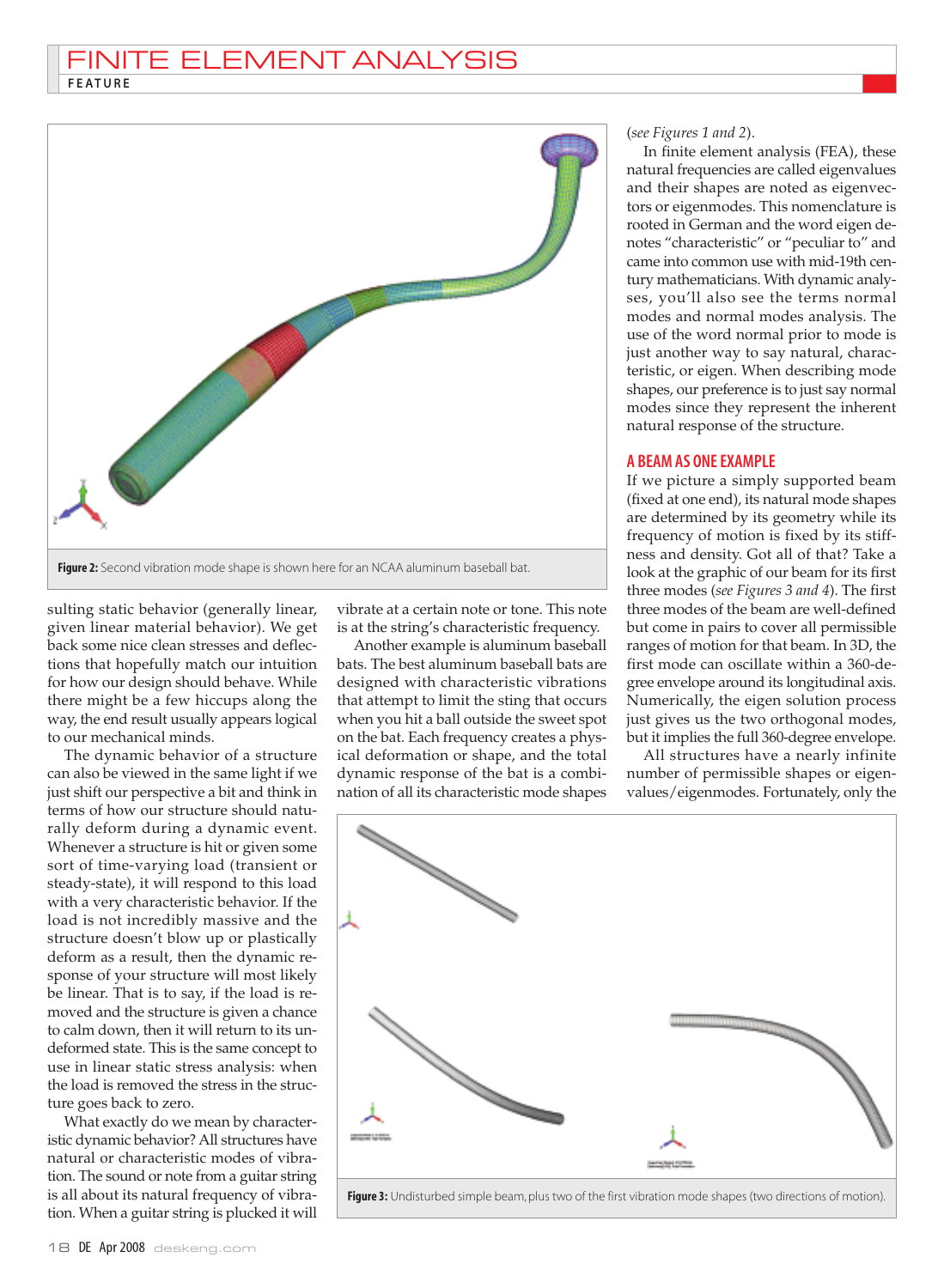# **FINITE ELEMENT ANALY**

F E AT U R E

lower frequencies dominate the response of the structure so we can typically ignore the higher frequencies. A rule of thumb is that the first three modes capture the majority of the response of the structure and therefore one can safely ignore the higher frequencies. (The reasoning for this statement will be given in Part II of this series).

The frequency of these modes or their eigenvalues is dependent upon the stiffness and the density of the beam. The frequency equation for structures can thus be written as:

 $\omega = \sqrt{K/m}$ 

where K is the stiffness of the structure and m is the mass. This wonderfully simple equation represents a great deal of information about the system. The classic way to graphically describe this equation is with a mass suspended by a spring, where the mass block can only move up and down or has one degree of freedom (DOF) in FEA parlance. The eigenmode of this system is up and down.

# PAPER MILL DESIGN EXAMPLE

In commercially interesting structures, the same equation holds. The eigenvalue of the structure is still determined by

 $m = \sqrt{K/m}$ 

For example, consider a forming board used within a paper mill. The structure is 10 meters long and made of stainless steel. The paper mill has an operating frequency of around 9Hz. If the structure's natural frequency is near this operating frequency, it will quickly resonate and tear itself apart. More importantly, it will also take the multi-million dollar paper mill along with it (*see Figures 5 and 6*).

The parameters of the original design placed the first mode at 8.4Hz, which would have been a disaster. The forming board is manufactured from 9.5mm-thick stainless-steel plates, so our first design inclination was to simply increase the thickness of the plates. We pursued this approach for several days but as we increased the thickness, the mass of the structure also increased almost in lockstep with the stiffness (see above equation). At the end of all this head banging, we got a marginal improvement (~11Hz resonance) with 25mm-thick plates, but it was going to cost a fortune to manufacture.

At this point we stepped back from our rush to find a solution and thought about how stiffness is developed in long slender structures. We realized that we had very little shear transfer between the top and bottom surfaces of the forming board. This insight led us to add diagonal steel rods that would connect the top and bottom planes and allowed us to keep

the thickness of the plates at 9.5mm. The new design tested out on the computer with a first mode frequency of 13Hz. With the eigenvalue of the forming board now significantly higher than the operating frequency of the mill, resonance is impossible and the system is dynamically stable. Additionally, the thinner plates (9.5mm instead of 25mm) meant it was









## **ISN'T IT TIME YOU REALIZE?**

When you are in a bind, you do not have time to waste. You need an RP Provider you can count on to deliver high quality and accurate parts on time. Realize solves problems for clients everyday. How can we help you?



#### **RAPID PROTOTYPING**

STURLOLITHOGRAPHY (SLA) HIGH RESOLUTION SLA OVST URETHANIE MODELS **CUSTOM FINISHING** INDUSTRIAL DESIGN



norun# 25 + Arcun# G0mw men.3dsystems.com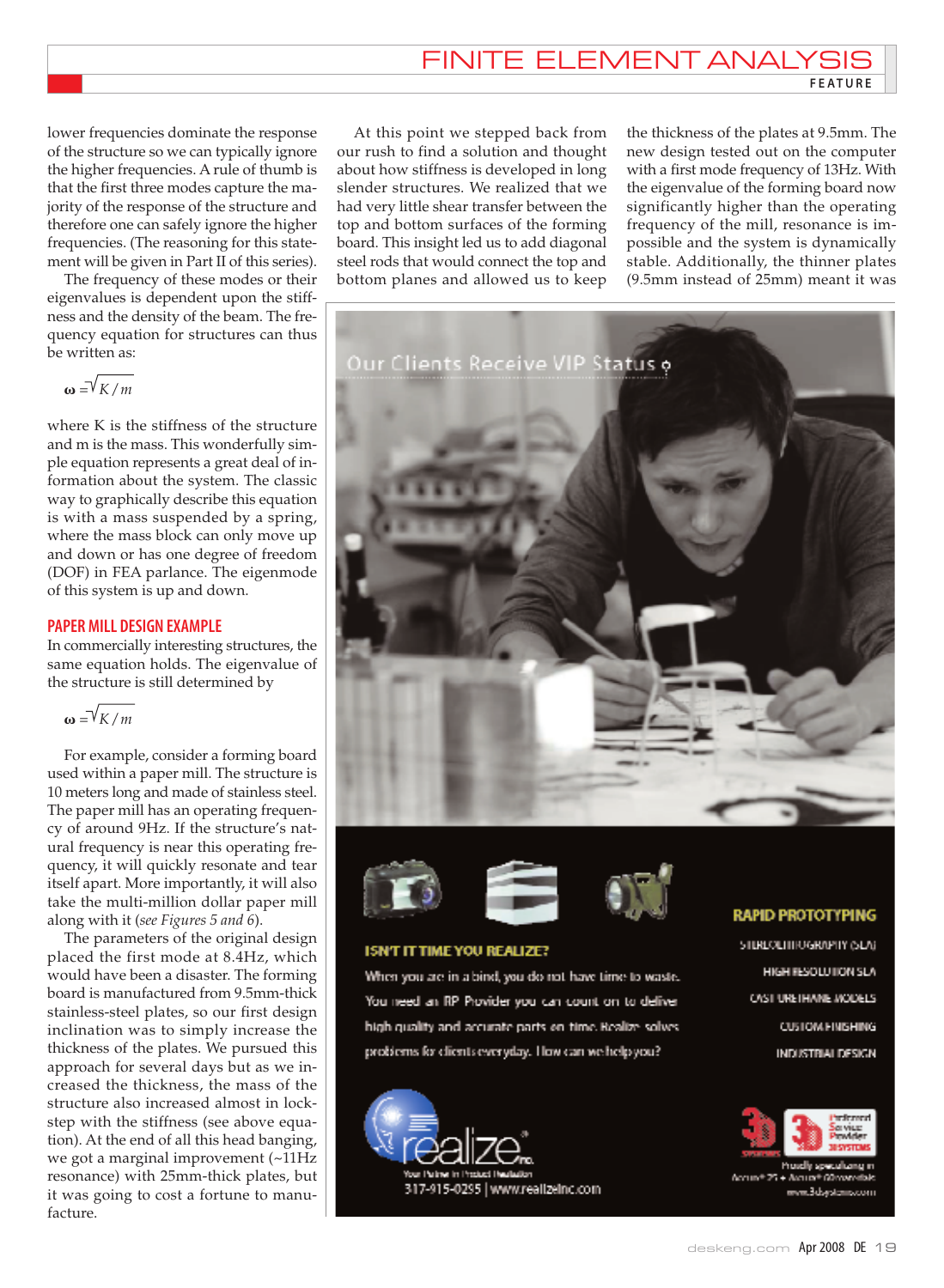# FINITE ELEMENT ANALYSIS **FEATURE**



more than half the cost of the first, marginal redesign.

## DYNAMICLOAD CONSIDERATIONS

When a structure is loaded in a transient or time-varying fashion (e.g., when an electric motor creates a constant, sinusoidally varying load), if the eigenvalue of the structure is lower or higher than the excitation frequency, the structure will just behave as if the load was applied statically. Let us say that we have this structure with an eigenvalue at 10Hz and it is whacked by a transient (e.g., half sinewave with frequency of 10Hz), we would expect the structure to vibrate subsequent to the hit and then gradually return to its static zero-stress condition.

However, if the structure's dynamic load is time-varying (e.g., sine wave at 10Hz), the structure will resonate. If little damping is present (think metal or stiff plastic structures), then we may see the classic harmonic resonance that caused the collapse of the Tacoma Narrows Bridge in 1940. What kills structures is resonance, and the worst kind of resonance occurs when the structure sees the excitation load over and over again. The most effective way to eliminate this worry is to design your structure to have lower or higher natural frequencies than its operational frequency; this goal is the dominant reason for performing an eigen analysis.

# **THE FINAL MATH**

In our prior discussion we haven't mentioned anything about the magnitude of an eigenmode. That is to say, we have discussed its frequency and its shape but left out any description of its magnitude. In eigen analysis (normal mode analysis) no load is applied to the structure. Without a load (e.g., a force or pressure), a prediction of the actual eigenmode is impossible. The extraction of the eigenmode (the shape of the permissible deformation mode) involves a fancy piece of math that is commonly available in a multitude of textbooks. The core thought is that we are solving the dynamic equation:

$$
\{f(t)\} = [m] \{x''(t)\} + [C] \{x'(t)\} + [K] \{x(t)\}
$$

If damping [C] is ignored (a good assumption for a lot of designs) and the applied force  $f(t)$  is set to 0.0, the equation reduces to this more manageable formula:

$$
[m]{x''(t)} + [K]{x(t)} = 0
$$

This is the key equation for eigen analysis and states that only the mass and the stiffness of the structure control its natural modes.

To solve this equation see your favorite math handbook. The gist of the discussion is that the eigenvalue of the structure boils down into this elegant formula:

$$
\omega = \sqrt{K/m}
$$

And since no forces are used in the calculation of the eigenvalue, its associated eigenmode is dimensionless. Your FEA program then scales the eigenmode such that the maximum displacement within each mode shape is near 1.0 or some relative value tied to the mass of the structure. When these eigenmodes are dis-